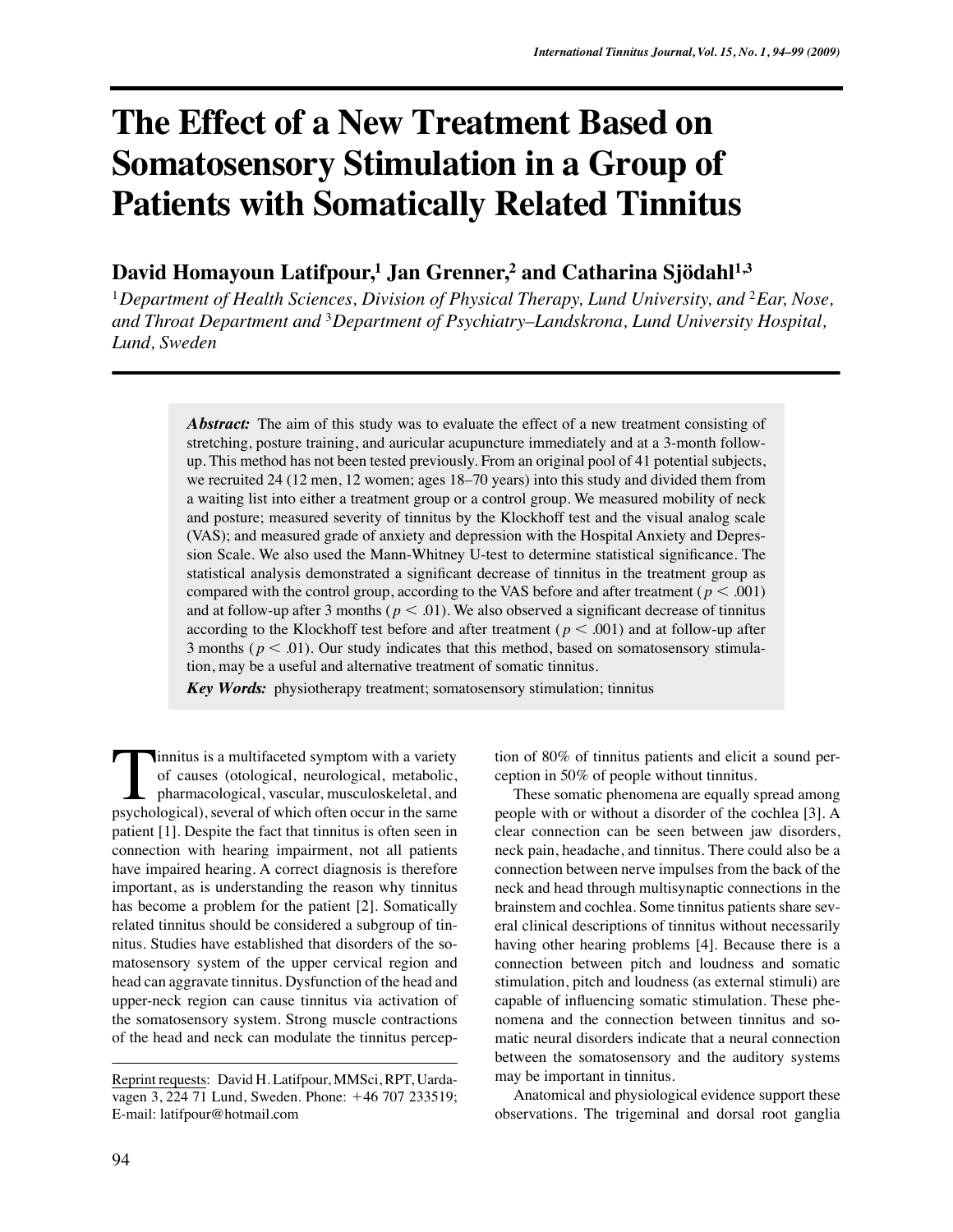transfer afferent somatosensory information from the periphery to secondary sensory neurons in the brainstem. These structures send excitatory projections to the cochlear nucleus [5]. Moreover, the cochlear nucleus innervates parts of the trigeminal, ophthalmic, and mandibular nuclei [6]. Signals from the trigeminal supply the hearing system in the cochlear nucleus, superior olivary nucleus, and inferior colliculus [7]. Extensive fluctuating tinnitus indicates somatic factors such as fluctuating hearing, bruxism, or head and neck muscle tension [8]. One common picture is somatic injuries or illnesses in the head or back of the neck, ipsilateral tinnitus, absence of vestibular sign, or neurological problems. Affected patients also have a clear tone of tinnitus that is symmetrical to both ears [4].

A combined treatment has been developed by one of the authors (DHL). It is based on clinical experience in the treatment of tinnitus and focuses on somatosensory causes such as muscle tension, muscle dysfunction, and impaired mobility in neck and jaw and their implications for tinnitus. The aim of this study was to evaluate the effect of group therapy with a new physiotherapy method consisting of stretching, posture training, and auricular acupuncture (SPA) in patients with somatically related tinnitus and to evaluate possible remaining effects after 3 months. We have not found that this combination of different treatments (SPA) has been tested previously.

### **SUBJECTS AND METHODS**

#### **Subjects**

Somatically related tinnitus was defined as tinnitus not dominated by depression, anxiety, severe hearing loss, impaired hearing, or tinnitus caused by somatic dysfunction and imbalance from upper cervical spine, head, neck, and jaw.

Patients undergoing this treatment also had to have a good understanding of both written and spoken Swedish to avoid any misunderstandings during interviewing and completing questionnaires. We excluded patients who had been treated with physiotherapy for tinnitus during the last 5 years or who had illness and medication known to influence tinnitus. We also excluded tinnitus patients with known mental problems.

We originally entered 41 patients into the study. These patients, whose tinnitus had started within a 10-year period before the start of the study, had been referred to the audiology section of the Ear, Nose, and Throat Department (ENT) in Lund University Hospital by a physician who diagnosed somatically related tinnitus. A physician had asked all patients by phone whether they would be interested in taking part in the study. All of these patients were sent a letter including information regarding the study and how the study and treatment would be carried out. We divided the patients consecutively into one treatment and one control group. The first 22 patients were placed in the treatment group and the latter 19 in the control group. This was done to avoid exceeding the normal waiting time at the audiological section of the ENT department.

In the treatment group, four patients declined participation after having received the written information about the study, and another two never came to the first examination. Sixteen patients started the treatment. Two of them quit after the first session, having believed they would get paid for taking part in the study, and one could attend only five of the nine treatment sessions owing to lack of time and was, therefore, excluded from the study. A total of 13 patients in the treatment group completed the study.

In the control group, 4 patients declined participation after having received the written information regarding the study, and 15 accepted. Two never came to the first examination, and two never completed the examinations. A total of 11 patients in the control group completed the study, along with the 13 in the treatment group, for a total of 24 patients who remained in the study to its end.

#### **Methods**

Before treatment, a physician examined the patients regarding medical history and audiogram. A physiotherapist measured the mobility of the neck by Myrin (an inclinometer compass method) [9]. The measurement was performed in a sitting position, and the best value of three was noted in the protocol. A Debrunner's kyphometer was used for measurement of posture [10]. The measurement was performed in a standing position; C7– T12 show the thoracic kyphosis, and T12–L5 measure lumbar lordosis. We also asked the participants to answer questions about their mental health according to the Hospital Anxiety and Depression Scale (HADS) [11] and about severity of tinnitus by the Klockhoff assessment [12]. We used a visual analog scale (VAS) to show the value of severity of tinnitus at the moment of examination. The VAS is a 100-degree scale that is tested for validity and reliability. It is used to describe a subjective valuation of their immediate pain [13]. Patients mark the intensity of their tinnitus inconvenience by a cross on the 100-degree scale: 0 is "no inconvenience" and 100 is "worst inconvenience." The patients did not see the previous evaluation results.

After treatment, we asked all patients to describe in their own words how the SPA method had influenced them. Neither of the examiners had any knowledge of the patient groups. We examined and measured the patients in the treatment group 1 week before and 1 week after the treatment and also 3 months after completed treatment. Those in the control group underwent the same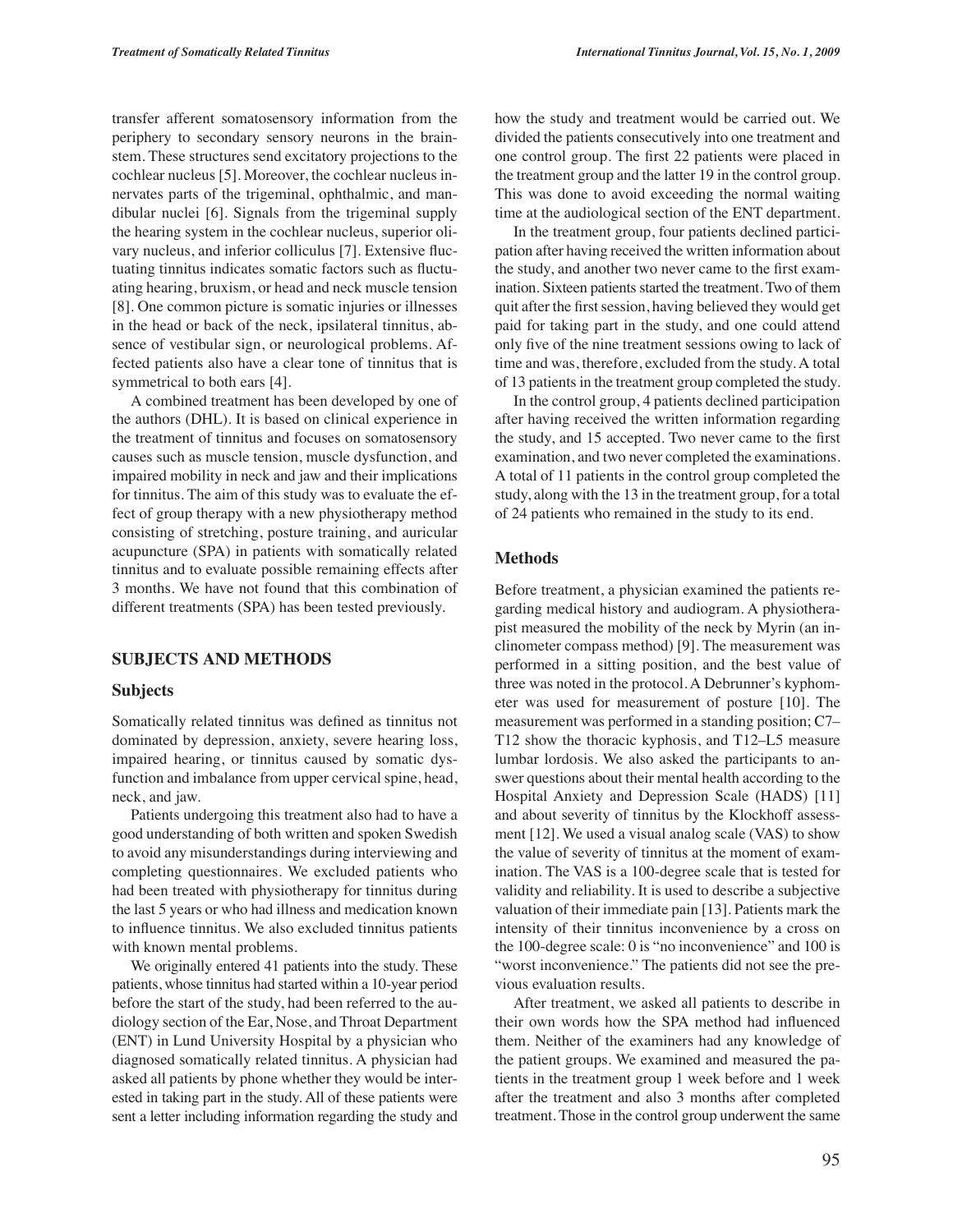examinations and measurements as did the treatment group while they were on a waiting list for treatment. The purpose of the control group in this study was to compare the SPA against nontreatment to exclude the selfefficacy (self-healing effect) during the 4 months' duration of the study.

# *Process of Treatment*

Nine treatment sessions were divided into three per week during a 3-week period. One treatment session consisted of three parts and lasted about 60 minutes. Part 1 consisted of stretching of the shoulder, neck, and jaw. The purpose was to accomplish muscle symmetry and reduce tension in the jaw and neck. The muscles concerned were the clavicular and acromial part of the deltoids, the descendens part of the trapezius, the splenius capitis, the levator scapulae, and the sternocleidomastoid. The patients stretched these muscles themselves under the supervision of DHL. The technique of muscle stretching was to stretch the muscles for 10 seconds. The muscles of the jaw, masseter, temporalis, and medial and lateral pterygoid were stretched according to the proprioceptive neuromuscular facilitation technique [14].

Part 2 included rectification of posture aimed at making the patients aware of their bodies but also at retaining the effect of the stretching. The patients themselves also performed this feature actively under the supervision of DHL. The patients were instructed systematically to "scan" their bodies, evaluating each part of the anatomy in succession [15].

Part 3 was auricular acupuncture while in a sitting position for 25 minutes [16]. Four needles were inserted in each ear; the acupuncture points were Helix 7, the kidney, external ear, and internal ear. The purpose was to increase somatosensory stimulation by stimulating the trigeminal nerve and to cause the patients to relax.

We also provided the patients with a home training program, which they were allowed to do once or several times per day if they chose to. The home training was the same training as was performed in the group.

#### *Data Analysis*

We calculated descriptive statistics, mean (m), standard deviation (SD), median (md), quartiles (first and third), and range. We used the Mann-Whitney U-test to identify differences between the treatment and control groups and analyzed all data using SPSS (version 14).

#### *Ethics and Conditions*

All patients received both written and oral information regarding the aim of the study and how it would be executed and were also told that they could leave the study group at any time without giving any reasons or without suffering any consequences in their future care. Confidentiality was guaranteed. For ethical reasons, the control group received treatment after completion of the study. The Ethics Committee for Caring Sciences at Lund University approved the study.

#### **RESULTS**

The demographical data showed a fairly even age distribution between the treatment group  $(n = 13)$  and the control group ( $n = 11$ ). The distribution according to gender was also even, with six men and seven women in the treatment group and six men and five women in the control group. The distribution according to age was 24– 68 years ( $m = 51$ ; SD = 16; md = 57) in the treatment group and 25–66 (m = 50; SD = 13; md = 54) in the control group.

Examination before intervention involving all variables did not show any significant difference between the treatment and control groups, with the exception of the mobility of lateral neck flexion. The treatment group had better mobility concerning lateral flexion as compared with the control group ( $p < .05$ ; Table 1).

|                                                                   |           | <b>Treatment Group</b><br>$(n = 13)$ |           | <b>Control Group</b> | <b>Significance</b> |           |                            |
|-------------------------------------------------------------------|-----------|--------------------------------------|-----------|----------------------|---------------------|-----------|----------------------------|
| <b>Measurements and Questionnaires</b><br><b>Before Treatment</b> | $a1 = 25$ | $md = 50$                            | $a3 = 75$ | $a1 = 25$            | $md = 50$           | $a3 = 75$ | Level<br>( <i>p</i> value) |
| Mobility of neck flexion and extension                            | 10.40     | 11.80                                | 12.80     | 9.20                 | 11.20               | 13.00     | .943                       |
| Mobility of neck lateral flexion right and left                   | 7.10      | 8.70                                 | 9.40      | 6.00                 | 6.20                | 7.20      | $.011*$                    |
| Mobility of neck rotation right and left                          | 11.90     | 12.90                                | 14.30     | 10.20                | 11.80               | 12.60     | .090                       |
| Posture C7-T12                                                    | 25.00     | 30.00                                | 40.00     | 23.00                | 32.00               | 38.00     | .877                       |
| Posture $T12-1.5$                                                 | 16.00     | 22.00                                | 27.00     | 15.00                | 22.00               | 35.00     | .787                       |
| <b>Hospital Anxiety and Depression Scale</b>                      | 6.50      | 10.00                                | 16.00     | 6.00                 | 10.00               | 24.00     | .831                       |
| Klockhoff test                                                    | 2.00      | 2.00                                 | 3.00      | 2.00                 | 2.00                | 3.00      | .686                       |
| Visual analog scale                                               | 50.00     | 63.00                                | 69.00     | 37.00                | 55.00               | 65.00     | 0.338                      |

**Table 1.** Description and Comparison of Mobility and Posture in Treatment and Control Groups at Start of Study

md = median;  $q1$  = quartile 1;  $q3$  = quartile 3.

\* Statistically significant ( $p < .001$ ).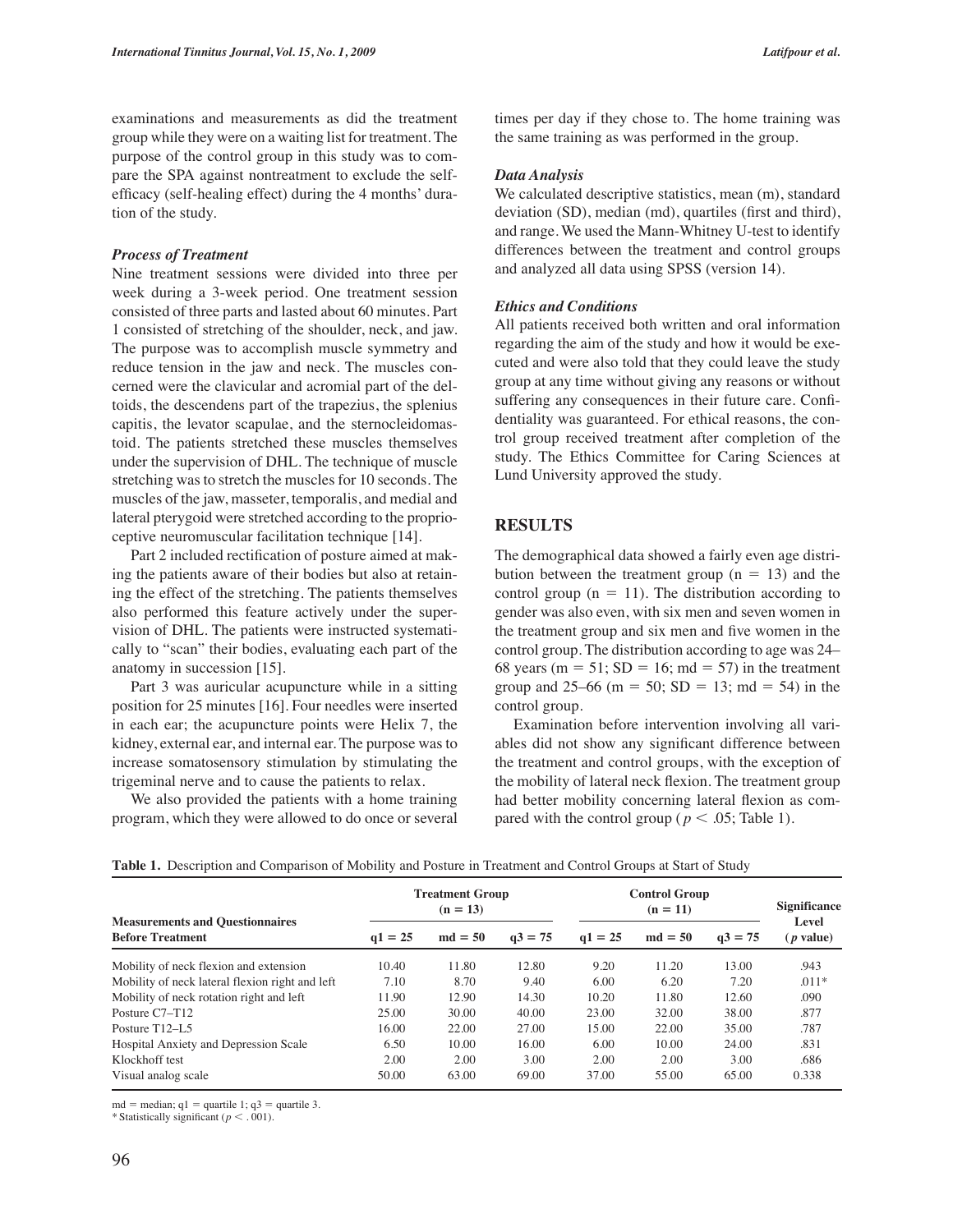# **Mobility of the Neck**

The statistical analysis of mobility did not demonstrate any significant difference between the treatment and control groups. In the treatment group, 11 patients had improved rotation after treatment ( $p = .09$ ), and 7 patients had improved flexion-extension at follow-up after 3 months as compared to pretreatment values ( $p = .3$ ). Eight patients had improved lateral flexion at 3 months' follow-up as compared to pretreatment values ( $p = .1$ ; Table 2).

# **Posture**

The individual analysis of posture demonstrated that 5 of 13 patients (38%) improved the kyphosis (C7–T12) and 7 (54%) improved the lordosis (T12–L5) in the treatment group. The corresponding value in the control group was 3 of 11 (27%) for kyphosis and lordosis (Table 3).

# **Hospital Anxiety and Depression Scale**

The individual statistical analysis demonstrated that in 9 of 13 patients in the treatment group (69%) their HADS score decreased, whereas the score decreased in 3 of 11 patients (27%) in the control group.

# **Klockhoff Self-Evaluation**

According to the Klockhoff scale, we observed significant improvement in the severity of tinnitus in patients in the treatment group as compared with those in the control group, both in posttreatment versus pretreatment outcomes ( $p < .01$ ) and in 3-month follow-up versus pretreatment values ( $p < .05$ ). In 9 of 13 patients (69%), the tinnitus score was reduced to one degree, and in 4 (30%) from third-degree to second-degree tinnitus (Table 4).

# **Visual Analog Scale**

The VAS results demonstrated a decrease in the experience of tinnitus annoyance in the treatment group patients as compared with those in the control group after treatment and before treatment ( $p < .001$ ) and at followup after 3 months ( $p < .01$ ; Table 5).

# **Open Question**

The answers to an open question regarding how the patients experienced their health situation after treatment revealed that four patients had better mobility of the

**Table 2.** Description and Comparison of Pre- and Posttreatment Neck Mobility in Treatment and Control Groups

|                                                                            |               |                | $(n = 13)$ | <b>Treatment Group</b> | <b>Control Group</b><br>$(n = 11)$ |               |                 |                |               | <b>Significance</b><br>Level |                   |
|----------------------------------------------------------------------------|---------------|----------------|------------|------------------------|------------------------------------|---------------|-----------------|----------------|---------------|------------------------------|-------------------|
| <b>Neck Mobility</b>                                                       | m             | <b>SD</b>      | αl         | md                     | $\alpha$ <sup>3</sup>              | m             | <b>SD</b>       | <sub>a</sub> 1 | md            | - G.3                        | ( <i>p</i> value) |
| Flexion-extension difference pretreatment to posttreatment                 | (14)          | 1.5            | $-0.9$     | 0.1                    | 2                                  | $-0.1$        | 1.2             | $-0.9 \quad 0$ |               | 0.7                          |                   |
| Flexion-extension difference pretreatment to 3 months' follow-up           | $0.6^{\circ}$ | 1.2.           | 0.1        | 0.8                    | 1.5                                | $0.4^{\circ}$ | -1.1            | $-0.4 \quad 0$ |               | 0.8                          | 3                 |
| Flexion-extension difference posttreatment to 3 months' follow-up          | 0.2           | $+5$           | $-1$       | $\Omega$               | 0.9                                | $0.4^{\circ}$ | 0.8             | $-0.2$         | $\Omega$      | 10                           | .5                |
| Lateral flexion right-left difference pretreatment to posttreatment        | $^{\circ}$    | $\overline{2}$ | $-0.7$     | $-0.4$                 |                                    |               | $0.6 \quad 0.8$ | $\Omega$       | 0.5           | -1.3                         | .2                |
| Lateral flexion right-left difference pretreatment to 3 months' follow-up  | $0.2^{\circ}$ | 1.3            | $-0.8$     | 02                     | 1.1                                |               | $0.9 \quad 0.9$ | $\Omega$       |               | 1.4                          |                   |
| Lateral flexion right-left difference posttreatment to 3 months' follow-up | 0.1           | 0.9            | $-0.5$     | $\Omega$               | 0.8                                | 0.3           | 0.5             | $\Omega$       | 0.1           | 0.7                          | 9.                |
| Rotation right-left difference pretreatment to posttreatment               | 0.5           | 18             | $-0.6$     | 0.2                    | 2.2                                | 1.1           | 12              | $\Omega$       |               | 18                           | .5                |
| Rotation right-left difference pretreatment to 3 months' follow-up         | 0.7           | 18             | $-0.5$     | 0.2                    | 2.1                                | 1.5           | 1.2             | 0.9            | $\mathcal{D}$ |                              | .09               |
| Rotation right-left difference posttreatment to 3 months' follow-up        | 02            | 1.3            | $-0.3$     | $\Omega$               | 1.5                                | $0.4^{\circ}$ | 0.9             | $-0.2$         | $\bigcap$     | 10                           | 9.                |

 $m =$  mean;  $md =$  median;  $q1 =$  quartile 1;  $q3 =$  quartile 3;  $SD =$  standard deviation.

#### **Table 3.** Description and Comparison of Pre- and Posttreatment Posture in Treatment and Control Groups

|                                                                             |              |        | <b>Treatment Group</b><br>$(n = 13)$ |         | <b>Control Group</b><br>$(n = 11)$          |                           |  |  | <b>Significance</b><br>Level |  |
|-----------------------------------------------------------------------------|--------------|--------|--------------------------------------|---------|---------------------------------------------|---------------------------|--|--|------------------------------|--|
| <b>Posture</b>                                                              | m            | SD.    | q1                                   | $md$ q3 | m                                           | $SD$ q1 md q3             |  |  | ( <i>p</i> value)            |  |
| Thoracic kyphosis $(C7-T12)$ difference pretreatment to posttreatment       |              |        | $-1.8$ 6.7 $-6$ 2 3                  |         | $\sim$ 1                                    | $6.9 - 2 \quad 0 \quad 7$ |  |  | $\epsilon$                   |  |
| Thoracic kyphosis $(C7-T12)$ difference pretreatment to 3 months' follow-up | $-1.4$ 7.7 5 |        |                                      |         | $0$ 3.5 2.6 9.2 -5 0 9                      |                           |  |  | .7                           |  |
| Thoracic kyphosis (C7–T12) difference posttreatment to 3 months' follow-up  |              |        |                                      |         | $-0.3$ 4.3 $-3.5$ 0 3.5 1.6 7.3 $-3$ 0 9    |                           |  |  | $\mathcal{A}$                |  |
| Lumbar lordosis (T12–L5) difference pretreatment to posttreatment           |              | 1.4 10 |                                      |         | $-8.5$ 2 $8.5$ $-1.5$ $11.6$ $-5$ $-3$ 2    |                           |  |  | .5                           |  |
| Lumbar lordosis $(T12-L5)$ difference pretreatment to 3 months' follow-up   |              |        |                                      |         | 3.1 8.2 $-3.5$ 2 9.5 $-2.1$ 9.1 $-7$ $-4$ 4 |                           |  |  | .2                           |  |
| Lumbar lordosis $(T12-L5)$ difference posttreatment to 3 months' follow-up  |              |        |                                      |         | 1.2 $5.1$ $-1.5$ 0 6 $-0.6$ 3.1 $-2$ 0 1    |                           |  |  | $\cdot$ 3                    |  |

 $m =$  mean; md = median; q1 = quartile 1; q3 = quartile 3; SD = standard deviation.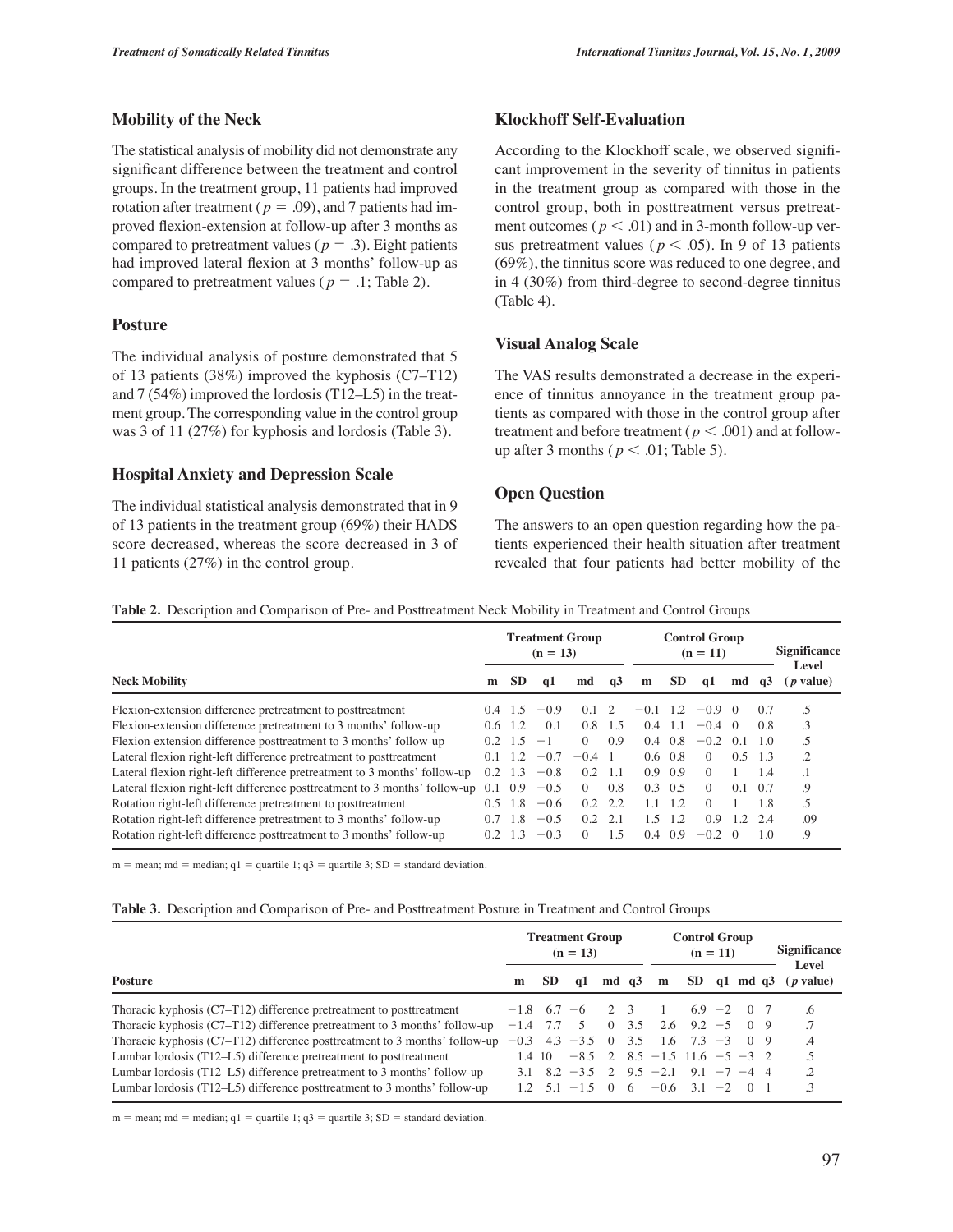|                                                 |                          | <b>Treatment Group</b><br>$(n = 13)$ |                | <b>Control Group</b> | <b>Significance</b><br>Level |          |                   |  |
|-------------------------------------------------|--------------------------|--------------------------------------|----------------|----------------------|------------------------------|----------|-------------------|--|
| <b>Klockhoff Three-Degree Scale</b>             | αı                       | md                                   | a <sub>3</sub> | αl                   | md                           | q3       | ( <i>p</i> value) |  |
| Difference pretreatment to posttreatment        | $-1$                     | $-$                                  |                |                      | $\theta$                     | $\theta$ | $.009*$           |  |
| Difference pretreatment to 3 months' follow-up  | $\overline{\phantom{a}}$ | $\overline{\phantom{a}}$             |                |                      | $\left($                     | $\Omega$ | $.03*$            |  |
| Difference posttreatment to 3 months' follow-up |                          |                                      |                | $\Omega$             | $\theta$                     | $\Omega$ | .46               |  |

#### **Table 4.** Description and Comparison of Pre- and Posttreatment Klockhoff Test Values in Treatment and Control Groups

md = median;  $q1$  = quartile 1;  $q3$  = quartile 3.

\* Statistically significant  $(p < .001)$ .

|  |  | Table 5. Description and Comparison of Pre- and Posttreatment Visual Analog Scale Scores in Treatment and Control Groups |
|--|--|--------------------------------------------------------------------------------------------------------------------------|
|  |  |                                                                                                                          |

|                                                                                                                                               | <b>Treatment Group</b><br>$(n = 13)$ |             |                    |                     |                            | <b>Control Group</b><br>$(n = 11)$ |                     |                |                          |    | <b>Significance</b><br>Level |  |  |
|-----------------------------------------------------------------------------------------------------------------------------------------------|--------------------------------------|-------------|--------------------|---------------------|----------------------------|------------------------------------|---------------------|----------------|--------------------------|----|------------------------------|--|--|
| <b>Visual Analog Scale</b>                                                                                                                    | m                                    | <b>SD</b>   | αl                 | md                  | <b>O3</b>                  | m                                  | <b>SD</b>           | αl             | md                       | q3 | ( <i>p</i> value)            |  |  |
| Difference pretreatment to posttreatment<br>Difference pretreatment to 3 months' follow-up<br>Difference posttreatment to 3 months' follow-up | $-12.3$<br>$-15.5$<br>$-3.2$         | 17.4<br>6.2 | 20<br>25<br>$-5.5$ | $-15$<br>$-15$<br>0 | $-1$<br>$-1.5$<br>$\Omega$ | 6.8<br>5.6<br>$-1.3$               | 6.6<br>25.7<br>25.4 | $-10$<br>$-14$ | <sub>6</sub><br>$\Omega$ |    | $.001*$<br>$.006*$<br>.57    |  |  |

 $m =$  mean; md = median; q1 = quartile 1; q3 = quartile 3; SD = standard deviation.

\* Statistically significant ( $p < .001$ ).

neck, four experienced unchanged tinnitus, two slept better, nine experienced decreased tinnitus, three experienced the treatment as stressful, and two had difficulties in stretching. Eight experienced better awareness of their own body, and all 13 patients experienced the treatment as positive.

# **DISCUSSION**

The somatosensory system can play a role in generating tinnitus. This means that a subgroup of patients might experience tinnitus benefits from proper activation of the somatosensory system [3]. The SPA method is a treatment model based on activation of the somatosensory system by restoring muscle symmetry and muscle balance in the jaw and neck. The treatment aims at teaching patients certain muscle-stretching techniques so that they are able to do the exercises actively on their own and, in doing so, to maintain the effects of the treatment in the long run.

During this study, we adapted the SPA method for performance in a group. The group treatment was demanding for the individual patient in terms of muscle stretching. The patients had to learn how to find the right muscle, use the proper amount of strength, and avoid tightening other parts of the body during the stretch. These circumstances might have influenced the result, as many patients were concerned that they did not stretch the way they were supposed to.

Despite significant reduction of the tinnitus problem according to the Klockhoff and VAS methods (and as assessed at 3-month follow-up), we were not able to determine the correlation between, for example, VAS-Klockhoff and mobility of the neck and posture. This was partly owing to the fact that the patient groups were not homogeneous, differing markedly in terms of neck status, age, disease severity, and other characteristics. In addition, the groups were small. A relation between the degree of tinnitus and the mobility of the neck and posture can be observed on an individual level, but larger studies are needed to elucidate this.

This study had a low number of participants in both groups. It was controlled and blinded but not randomized, which also was a weakness. Also, both the treatment and control groups were chosen consecutively. This implies that the internal validity is strong, whereas the external validity may be weak as compared with, say, a population survey.

The improved result of the neck's mobility remained 3 months after treatment. These improvements could mean that there was a connection between muscle symmetry and reduced tension in the jaw and neck (rotation and lateral flexion) and the degree of tinnitus. However, we were not able to prove that statistically. A larger group of patients or an individual treatment study would be needed to illustrate this further.

The improvements of posture in light of the short period of treatment demonstrated that it was possible to influence posture in such a period by increasing the awareness of one's own body. It was easier to correct the lordosis than the kyphosis. Postural improvement remained 3 months after treatment.